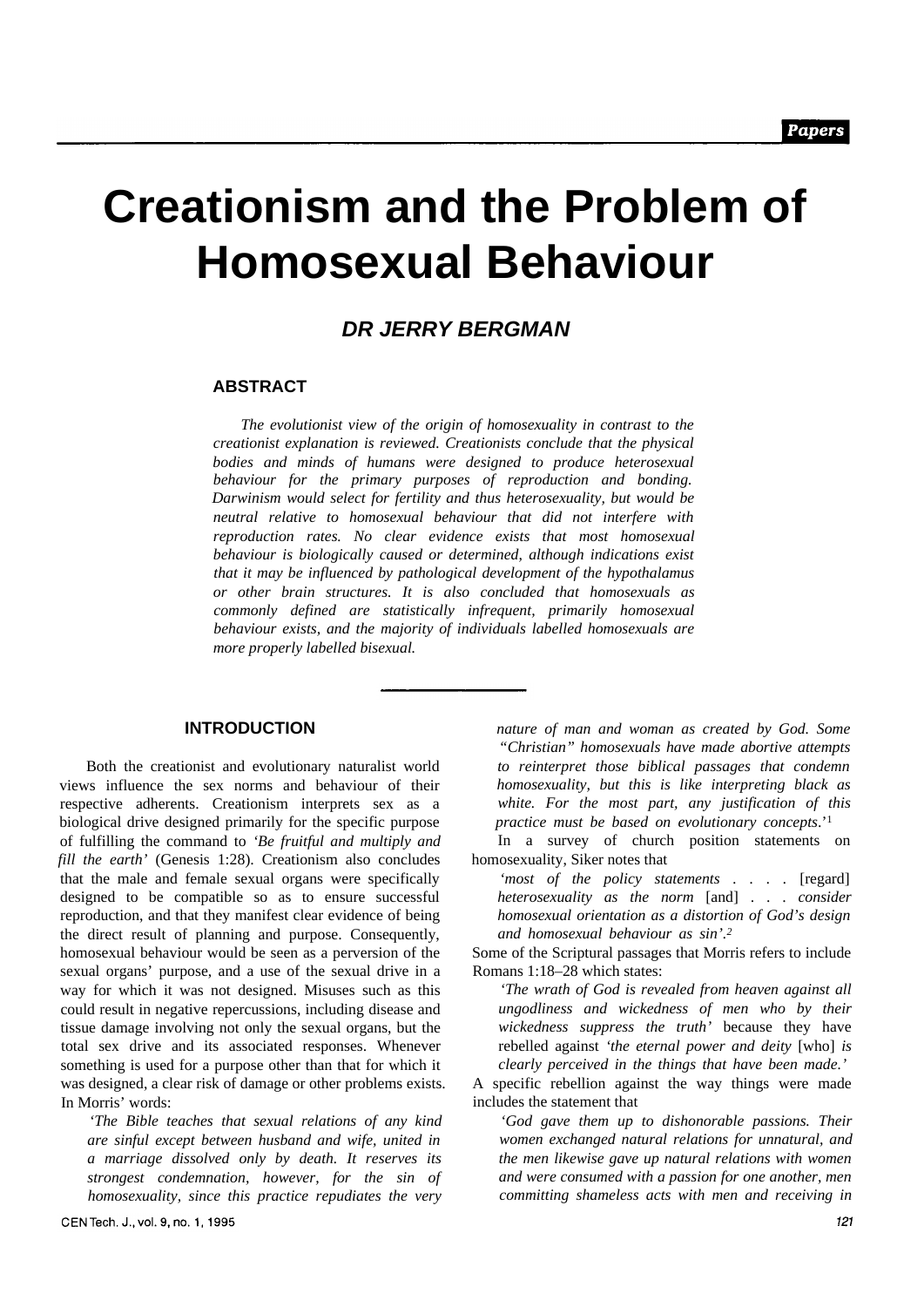#### **Papers**

*their own persons the due penalty for their error.'* Also commonly cited is 1 Corinthians 6:9, which states:

*'Do not be deceived; neither the immoral, nor idolaters, nor adulterers, nor homosexuals, nor thieves, nor greedy, nor drunkards, nor revilers, nor robbers will inherit the Kingdom of God. And such were some of you.'*

These texts, and the teachings of the church fathers, have been the major historical Christian basis for condemning homosexual behaviour.

Ellis and Ames note that

*'in the western world, heterosexuality was attributable to what God had ordained as natural and good, and all deviations from it . . . were seen as . . . evil'.<sup>3</sup>*

In the West, this position has been the majority view for most of the last two millennia. What changed this view to the degree that in some countries homosexuals now receive special protection under civil rights acts and those who object to homosexual behaviour are labelled psychologically maladjusted, namely homophobes? A major factor has been the secularization of society and the teaching of naturalistic evolution. The common evolutionary biological argument to justify homosexuality runs as follows:

*'Homosexual behavior has been observed in most animal species studied, and the higher we climb on the taxonomic tree toward mammals, the more apparent homosexual behaviour we see.*' 4

Such claims are often made from a limited understanding of the natural world. For example, in response to the above common claim, Symons notes:

*'In Judeo-Christian theology, unlike evolutionary biology, there is no disjunction between ultimate and proximate; on the contrary, ultimate and proximate are intimately and immediately related. What one ought to do, for example, is a direct function of God's will. Despite the absence of God in most scientific writing, the implicit belief that nature constitutes a moral order frequently persists. Thus writers with tolerant or positive views about homosexuality often begin their discussions by emphasizing the frequency with which non-human animals and preliterate peoples engage in homosexual activities, implying that homosexuality is natural and hence acceptable. Writers with less sanguine views of homosexuality point out that a great deal of mounting among non-human animals is not sexually motivated, that homosexual behavior is more frequent among captive than among free-ranging animals, and that exclusive homosexuality is rare among preliterate peoples, implying that homosexuality is unnatural and hence unacceptable.*' 5

Further, homosexual behaviour among animals is engaged in for a variety of reasons having nothing to do with sex. In many cases it is only a *'ritualized form of aggression*'.<sup>6</sup>

Although the full set of causes of homosexual behaviour is not yet understood, a creationist orientation provides a theoretical foundation to both understand and help persons with this problem. The present approach used to understand and help homosexuals adjust to a heterosexual life has obviously not been very fruitful; most studies show a very low 'cure' rate.<sup>7,8</sup>

The creationist viewpoint would also conclude that homosexuality is not due to normal biological factors that differentiate them from heterosexuals. The Creator-designed sexual orientation is heterosexual, and any deviation from this must be due to an aberration in either biological or psychological development. Importantly, this view can provide prevention advice and guidelines for child care so as to facilitate sexual adjustment. In fact, the common belief that one is *'either a heterosexual or a homosexual'* and that physical or other clear reasons for this difference usually exist is not supported by research.<sup>9,10</sup> The empirical research evidence indicates that for most people the sexual drive exists in a diffuse state in the early stages, solidifying only much later. Sexual development occurs primarily between the second year of life and the onset of puberty. During the first few years it is rather undefined and can develop through learning so that it can be stimulated, or at least influenced, by a wide variety of objects, although at first the primary stimulus is tactile stimulation of the genital area.<sup>11</sup>

Thus children's sexual development is highly influenced by early experiences in a process similar to imprinting.12 This system enables a person to become sexually attracted to their own race, national group or culture.13 Thus, Chinese men generally find Chinese women most erotic. Black men relate to black women in the same way, etc. This is not to say that people cannot find those in other groups attractive, but that the **preference** tends to be towards one's own national and cultural group. Because the original sexual drive is diffuse, it can thus be conditioned in many different directions.<sup>14</sup>

For this reason, a variety of experiences, many of which have little to do with the person himself or herself, can cause one to become a homosexual, depending on the degree that one's early diffuse sex drive is conditioned toward persons of the same sex and away from persons of the opposite sex. Holmes noted that

*'In many women, particularly, sexual attraction tends to follow on the heels of strong emotional attachments with partners of either sex.*' 15

Thus this gradual process can occur if the proper conditions — which are extremely diverse, and not yet fully delineated by research — exist. We are all susceptible to homosexual conditioning, at least until our sex drive becomes fairly solidified.16 The longer an orientation is rewarded and successfully persists, the more difficult it is to change. In addition, if one fully believes that homosexuality is *'part of me, the way I am*', similar to one's having black hair, change is obviously going to be more difficult. If one has concluded that most homosexuality is learned or acquired due to pathological biological factors because of a specific set of abnormal circumstances which influence development, as creationist psychology theory would predict, the person will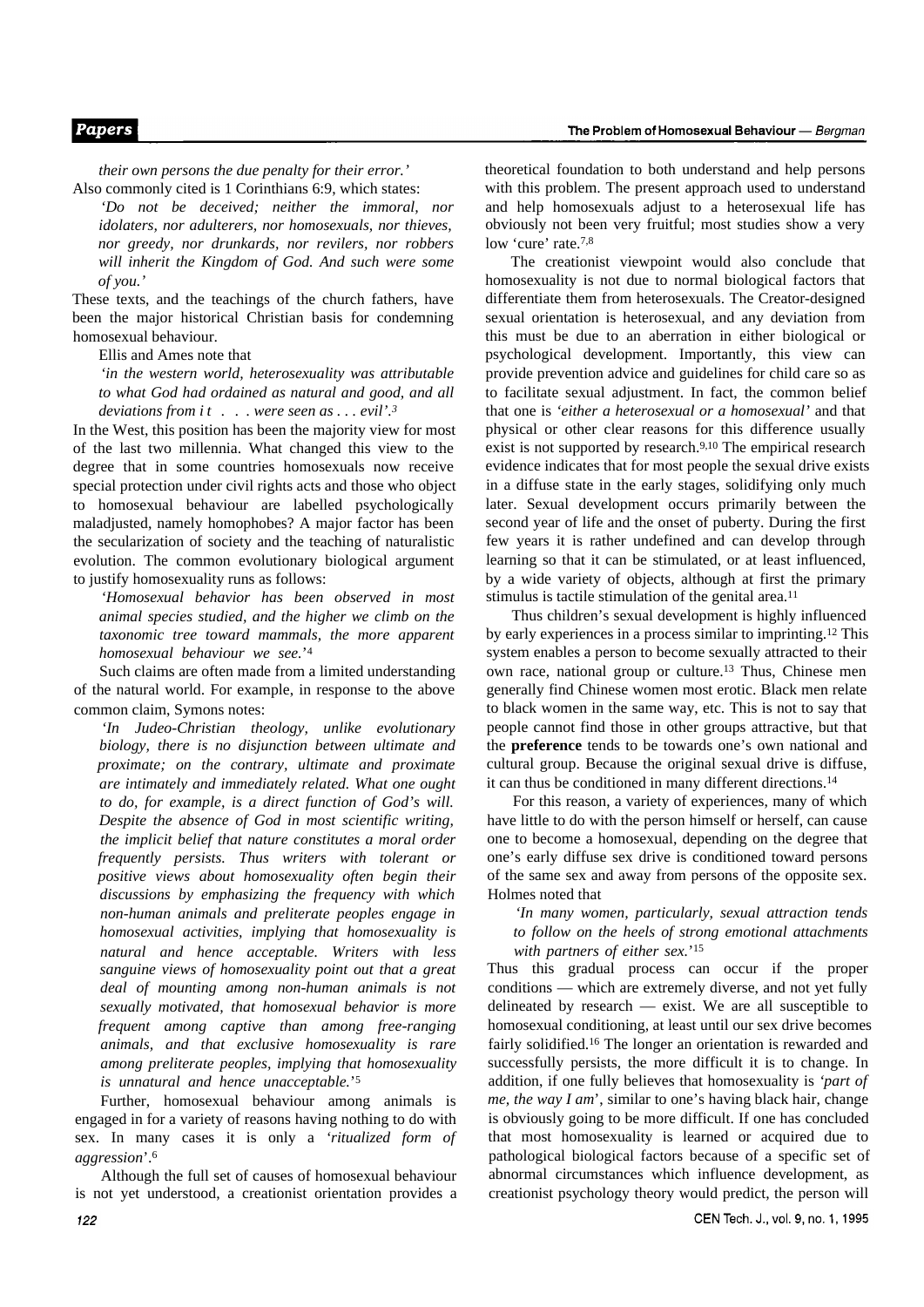recognize that the homosexual can change, even though it may be difficult.<sup>17</sup>

#### **THE EVOLUTION EXPLANATION**

In contrast, the Darwinian view explains the sexual drive and all behaviour as solely a product of survival of the fittest selection, that is, Organisms with a strong heterosexually oriented drive produce more of their kind, and are more successful, and those lacking it produce fewer offspring and are, therefore, more likely to become extinct.18 Evolution teaches that the source of sex is *'biological . . . written by natural selection*'.19 Since nature would consistently select those organisms with stronger heterosexual drives, it would become stronger and stronger until it would eventually become the all-encompassing human drive, more important than food and other life preservation needs. Evolution would not select for length of life beyond childbearing years, but **primarily** for the number of offspring that an individual was able to produce.20,21 Reproduction rates are not just of major importance in evolution, but are critical because high rates provide the numbers for evolution to select from — and a greater sample size means greater chances exist that more 'fitter species' will occur. Homosexuality would obviously usually not produce higher levels of reproduction than heterosexuality — evolutionary selection would consistently work in the opposite direction, selecting for heterosexuality — and any biological factors positively influencing homosexual feelings would rapidly be selected out. Homosexuality is thus not easy to explain from this world view. Heterosexuality is so critical for evolution that Fox stated:

*'During the course of my own* [research] *pursuit, Darwin loomed larger and larger. He provided the major idea within which all else fits: There is ultimately only one life process — natural selection. This truth, once grasped, changes the world for an observer, as it changed it for Marx for example. But Darwin supplies a secondary theory* — *that of sexual selection, which is the way natural selection connects with the issues that concerned Freud: incest and aggression. Sexual selection has two sides: the competition between members of one sex (usually male) for mates from the other, and the choice exercised by the other (usually female) in picking mates from the competitors. Through this process, genes are differentially distributed in populations, and this can lead to significant evolutionary changes*.'<sup>22</sup>

Nonetheless, evolution theory would not necessarily view homosexuality as 'abnormal' or 'unnatural', only a less successful mode of reproductive behaviour. To evolution, nothing is 'normal' in the sense of moral or appropriate compared to some universal standard or value. The only ultimate value in evolution is the degree to which a trait produces either a selection advantage or disadvantage. Aside from this, they say heterosexuality is not better, or more or

less normal or desirable than homosexuality, especially if they both satisfy many of the same needs such as companionship, association, security, and sexual satisfaction. To a consistent evolutionist it thus makes no difference whether these needs are satisfied within a homosexual or heterosexual relationship. Homosexuality today actually could be viewed as more desirable from a secular standpoint because it could reduce population problems:

*'Whether the result of deprivation or a natural tendency for the organism, homosexuality also serves evolutionary processes by acting as a form of population control . . . as more gay families emerge fewer children will be born . . . A homosexual solution to overpopulation, however, will not simply happen by itself . . . If homosexuality is to have a limiting effect on population growth, we must remove the stigma surrounding gay relationships. For it is this very shame that encourages so many gays to contract heterosexual relationships and have children as a means of coping with or covering up personal deviance. Facilitating greater acceptance will not only provide peace of mind to gay people but will also benefit heterosexuals and indeed the entire world by providing a humane method of controlling overpopulation.*' 23

Emanating from the pure evolutionary approach would also be the assumption that **no behaviour** is 'right or wrong', 'good or bad', and any behaviour that results in pleasure (and does not hurt anyone, most would add) is fully proper. Life has no purpose, at least no long-term purpose, aside from what we give it, nor does our behaviour. Consequently judgments cannot be made, except in terms of survival or reproductive advantage.24 The sexual organs are the way they are solely because they supposedly evolved that way as a result of selection, time, and chance, not because they were created for a specific purpose. Thus, no 'wrong' way exists to use them. Painful or dysfunctional ways — but not 'wrong' ways. Further, if a selective advantage can be envisaged for homosexuality, it could be argued it is 'normal' in the sense that nature selected for it:

*'There is, I wish to suggest, a strong possibility that homosexuality is normal in a biological sense, that it is a distinctive beneficient behavior that evolved as an important element of early human social organization. Homosexuals may be the genetic carriers of some of mankind's rare altruistic impulses.'<sup>25</sup>*

On the selective advantage of homosexual behaviour, a model called **kin selection,** Wilson speculates:

*'How can genes predisposing their carriers toward homosexuality spread through the population if homosexuals have no children? One answer is that their close relatives could have had more children as a result of their presence. The homosexual members of primitive societies could have helped members of the same sex, either while hunting and gathering or in more domestic occupations at the dwelling sites. Freed from the special obligations of parental duties, they would*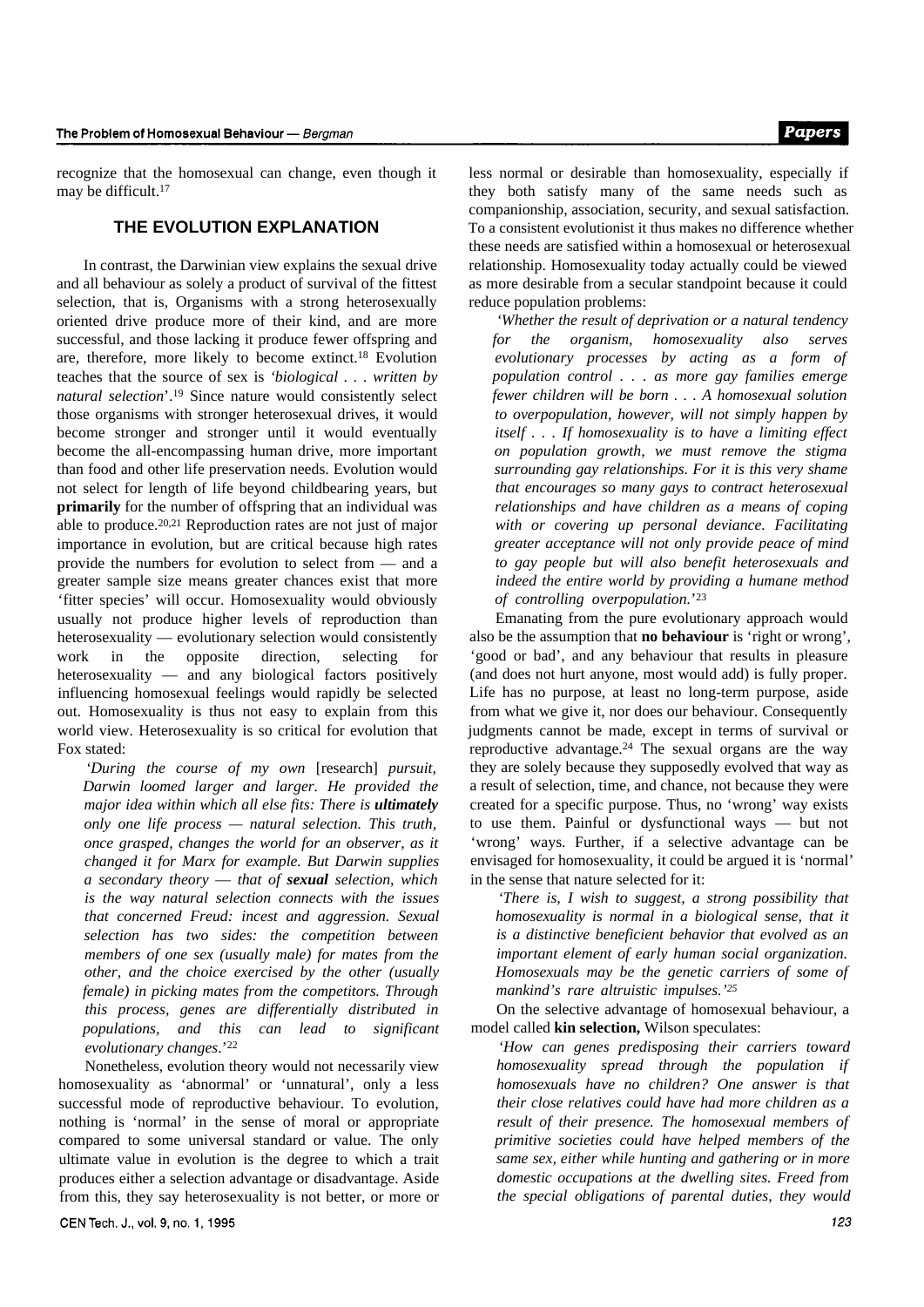*have been in a position to operate with special efficiency in assisting close relatives.'<sup>26</sup>*

This *ad hoc* explanation, though, has little if any support from contemporary research, and much evidence against it. The major problem is that little evidence exists for any view except that homosexual behaviour was anything but rare or unknown in 'primitive' societies. Ruse concludes that all 'evolutionary explanations' models of homosexuality are inadequate and problematic, including theories of kin selection, superior heterozygote fitness, parental manipulation, and homosexuality as a maladaptive side of intensive natural selection for superior adaptive male heterosexual behaviour, selected because the maladaptive behaviour comes along with the adaptive.<sup>27</sup>

## **DO 'HOMOSEXUALS' EXIST?**

In my decade of working at various psychology clinics, I have queried all of my 'homosexual' clients as to whether they were erotically attracted to the opposite sex. All of them said that they were, and most all said that they liked women as friends. I have always found it intriguing that virtually all of them did **not** fit the common definition of homosexual — a person sexually attracted to their own instead of the opposite sex — but all were to some degree bisexual. Many were once married and most had sexual encounters with the opposite sex. Furthermore, Masters and Johnson's scientific studies of persons labelled homosexual and lesbian have found that both groups consistently listed heterosexual encounters as highly erotic, actually at the top of a list of their erotic fantasies. In one study both male and female homosexuals listed a 'heterosexual encounter' as their **third** most common sexual fantasy!28 This finding also supports the conclusion that most of those persons labelled gay are, at best, in varying degrees bisexual — especially in view of the fact that many also have heterosexual relations, and many were once married and had families. In the words of Byne:

To *understand how biological factors influence sexual orientation, one must first define orientation. Many researchers, most conspicuously Simon LeVay, treat it as a sexually dimorphic trait: men are generally 'programmed' for attraction to women, and women are generally programmed for attraction to men . . . The validity* of this 'intersex' expectation *questionable . . . sexual orientation is not dimorphic; it has many forms. The conscious and unconscious motivations associated with sexual attraction are diverse even among people of the same sex and orientation. Myriad experiences (and subjective interpretations of those experiences) could interact to lead different people to the same relative degree of sexual attraction to men or to women. Different people could be sexually attracted to men for different reasons; for example, there is no* a priori *reason that everyone attracted to men should share some particular brain*

*structure.*' 29

Given this, the often unstated but common inference that 'gays' in general are attracted to the same sex with the same power that heterosexuals are attracted to the opposite sex and also sexually repelled to the opposite sex as heterosexuals are to the same sex — is not justified. The labelling process dichotomizes, distorts, and should be rejected by both sides. Studies of homosexuals and heterosexuals have found that the two groups are similar on most traits because most 'gay' persons are to some degree heterosexual. The contrast is the **label,** and this is what has an enormous influence on one's self-identity, which is a major influence in causing homosexual behaviour.

*'All of us have a wide range of erotic feelings. Societies define some of these as sexual and regulate the degree and the ways in which we are permitted to develop and express them. Homosexual behaviors probably have existed in all societies, but our current perception of homosexuality has its roots in the late nineteenth century. That is when people began to consider certain sexual behaviours to be the identifying characteristic of those who practiced them. Homosexuality stopped being what people did and became who they were.* As *Michael Foucault writes in his History of Sexuality, until that time "the sodomite had been a temporary aberration; the homosexual was now a species".'*<sup>30</sup>

The research generalization that exclusively homosexual **persons** who have no attraction for, and are sexually repulsed by, the opposite sex do not exist, but rather homosexual **behaviour** exists, is supported by other evidence. Studies of adolescents find that many young persons — 22% according to one study — involve themselves in homosexual behaviour, especially in early adolescence.<sup>31</sup> Further, a large number of prison inmates and males become involved in the so-called tea room trade.<sup>32</sup> None of these persons, though, would define themselves as 'gay'.33,34 Freud concluded that homosexuality was a stage that most boys grew out of, and that adults who involved themselves in homosexual behaviour simply had never matured beyond this developmental stage. This position, interestingly, has been the dominant view in the West. Greenberg concluded from his historical study that the category 'homosexual' is a late nineteenth century invention.35 Prior to that time, people did not refer to 'homosexuals' as a class of people. There were simply men who did different sexual things, including engaging in homogenital acts. They were viewed — in different cultures and to varying degrees — with puzzlement, tolerance, or often strong disapproval.

The level of the population that is exclusively homosexual has traditionally been placed at 10 per cent, partly as a result of the 1940s Kinsey studies. Numerous new empirical studies in the United States, Canada, Denmark, Norway, Britain and other countries reveal the rate is less than 3 per cent and as little as below 1 per cent.36,37 That the number varies from 0.9% of males in Norway to 2.8% found by the national opinion research centre at the University of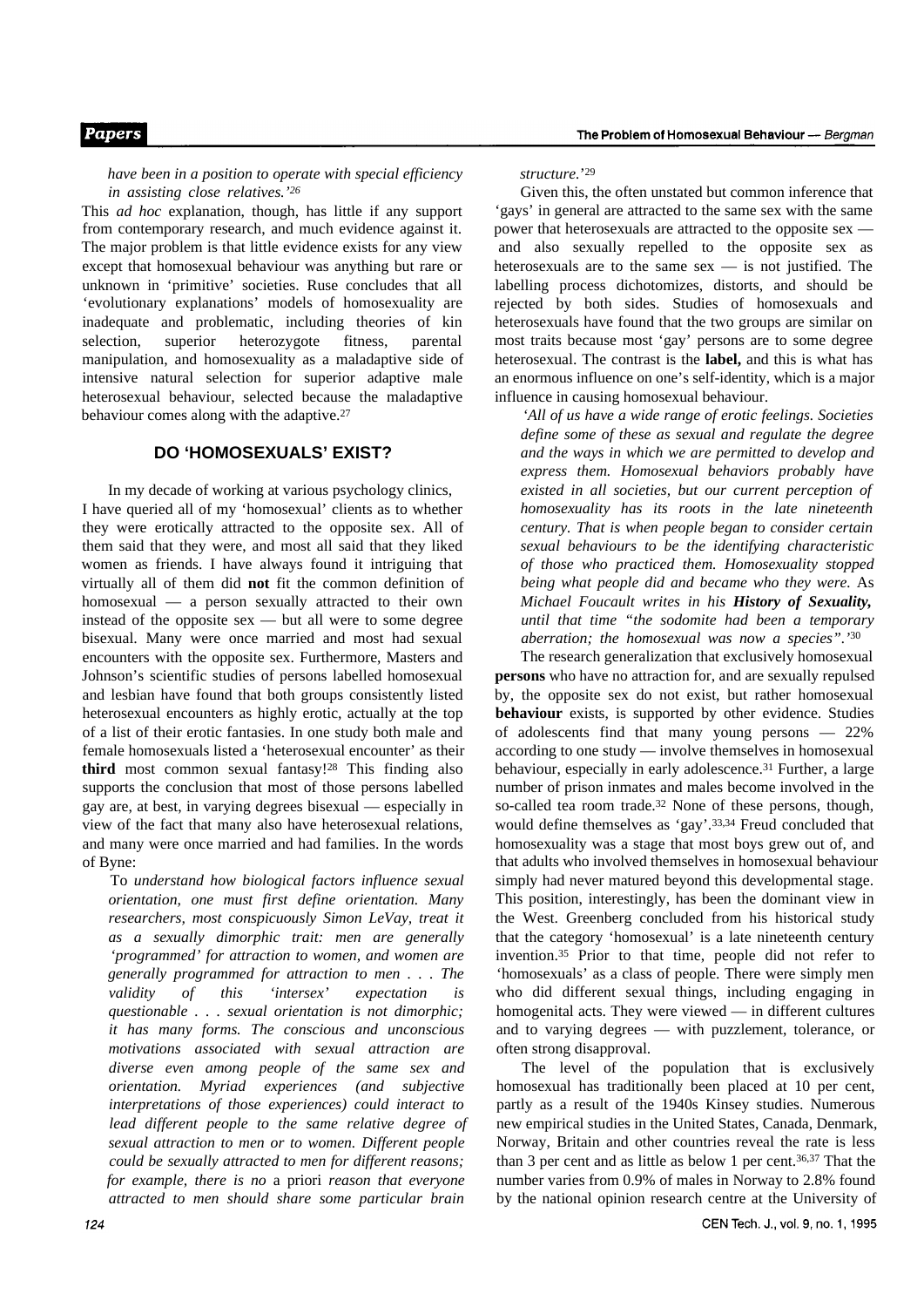Chicago for the United States of America, indicates that cultural factors are likely very influential. Further, according to a Minnesota adolescent health survey, only 0.6% of the boys and 0.2% of the girls surveyed identified themselves as 'most of 100% homosexual', 0.7% males and 0.8% females as bisexual, and 10.1% of the males and 11.3% of the females were 'unsure'. This indicates that many individuals do not have a firm sexual orientation as an adolescent, and reveals the importance of social and sexual experiences in development.<sup>38</sup>

Although many factors are involved, it is my experience that a person is **not** a prisoner to his or her sexuality and to a large degree **chooses** a homosexual lifestyle. The unfortunate factor in this debate is that it is very difficult to reason about this topic with those who advocate that a 'sexual orientation' called 'homosexual' exists. They simply reject, ignore or distort the enormous amount of empirical data against their position. A clear need exists to understand the reasons **why** people adopt this lifestyle, and the difficulties of doing so in our, or any, society. Much of the speculation that abounds, such as that the Apostle Paul was a 'homosexual', involve incredibly shallow reasoning. According to the scriptural record, it is fairly clear that during his ministry Paul was either widowed, divorced or separated, a conclusion which is arrived at from several lines of evidence.39,40 Conditioning as a factor which influences sexual orientation explains quite well not only why many people are homosexuals, but it also explains the behaviour of those whose major erotic focus is on statues, young boys, corpses, or excretion. The 'rights' of these individuals are in many places coded into laws which state that one cannot discriminate on the basis of 'sexual orientation'. This would certainly include the sexual orientations listed above, although the law is often arbitrarily interpreted to mean only homosexuality.

Further, from a creationist standpoint, it is not only homosexual behaviour that is objectionable, but also much of the sexual behaviour that is common among homosexuals. Bell *et al.* found that 43% of white male homosexuals reported having sex with more than 500 partners, and a whopping  $28\%$  with over 1,000 partners.<sup>41</sup> Also, the sexual practices that homosexuals engage in (a major one is labelled sodomy, from the scriptural example of Sodom and Gomorrah) are generally regarded as unacceptable in Christian society even for heterosexuals. From a medical standpoint, they are fraught with health dangers, including infections, bleeding and disease transmission problems. While promiscuity among heterosexuals also carries many dangers, they are generally far less than sodomy, and infections from sexual relations are actually relatively rare in monogamous couples who practice appropriate hygiene. A major reason why this is true is because numerous genital secretions produce high levels of germicides which minimize enormously the chances of infection from heterosexual relations. On the other hand, no such secretions are produced for sodomy relations, which would be expected if heterosexual behaviour was designed and sodomy was not.

Consequently, studies reveal that homosexual behaviour produces a rate of venereal disease 22 times higher than the national average. The major anatomical problems with sodomy (for example, tearing of mucosa) are generally not a problem in heterosexual relationships. Thus, the evidence revealed from medical research supports the creationists' design interpretation.

## **THE BIOLOGY OF SEXUAL DIFFERENTIATION**

The first step in sexual differentiation occurs at the moment of fertilization when future females usually inherit an XX, and males an XY, chromosome constitution. Among the first differentiations to occur is the development of the müllerian duct system in the females, and the wolffian duct system in males. During the first month of development the embryo is sexually ambiguous, and the specific development route the embryo takes depends upon the presence of a gene set usually found on the Y chromosome. This gene set causes development of a male and blocks the development of a female partly by controlling the levels of testosterone and dihydroxytestosterone (DHT) secretion. Female development requires the absence of sufficient levels of these hormones.

Specifically, a gene called the **testis-determining factor** (TDS) found on a region of the short arm of the Y chromosome is believed to play a major role in beginning the 'developmental cascade of gene action that begins testes development'.42 Testosterone is the primary hormone that produces males, but also secreted in males is the müllerian inhibiting hormone, which both inhibits further development of the female duct structures and initiates the müllerian duct degeneration. Conversely, the lack of testosterone in females causes the wolffian duct system to degenerate and allows the müllerian duct system to develop, forming fallopian tubes, parts of the vagina and the uterus.

If the **testis-determining factor** gene is on the Xchromosome an XX male results, and if lacking on the Y chromosome, an XY female with androgen insensitivity can result. As a result of these abnormalities, many cases exist of individuals who were raised as females and externally appear to be females, although their chromosomal set indicates that they should be males. The International Olympic Committee instituted a testing program that began with the 1968 Olympics to determine sex by evaluating the sex chromatin, specifically the bar body on epithelial cells recovered in a sample taken from the inner lining of the mouth cavity. Genetic females would, according to the test, show a single bar body, and genetic males would lack such. A study of this test found that

*'there is no evidence that it has led to the exclusion of any males attempting to compete as females. . . . An analysis of the results of testing on over 6,000 female athletes led to the estimate that 1 in 500 female athletes have had to withdraw from competition because of the sex tests.*' 43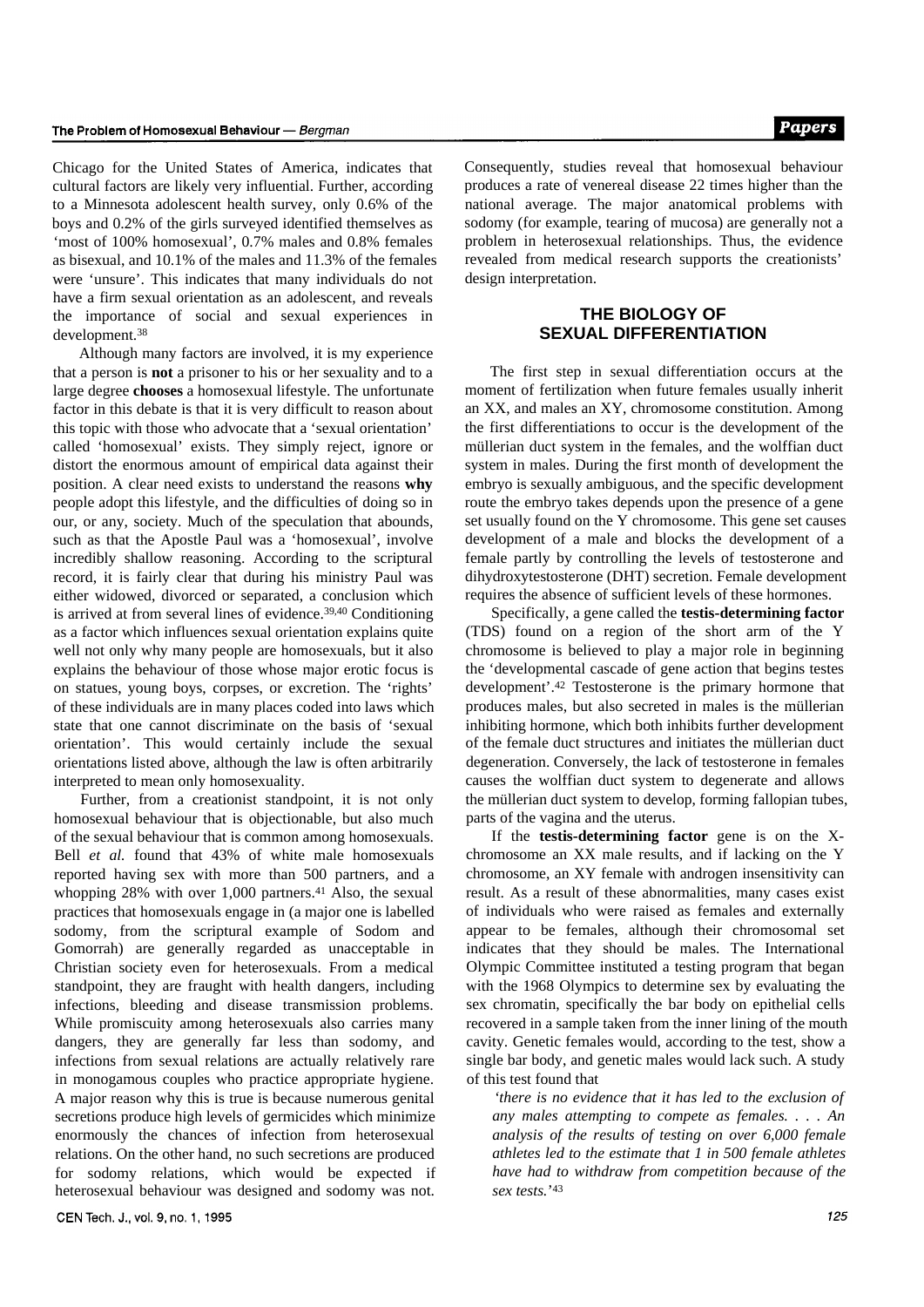Further, sexual differentiation, although it can cause two divergent developmental pathways, does not always result in one of two distinct pathways leading to a clear male-female dichotomy — various pathological factors can produce many alternate pathways *'producing intermediate outcomes in gonadal sex and in sexual phenotypes'*. <sup>44</sup> Developmental problems can occur either in the early or later stages. For example, in males, testosterone is converted into dihydroxytestosterone, which in turn directs the development of external male genitalia, including the penis from the genital folds and tubercle, and the scrotum from the labioscrotal swelling.

Although the origin of sexual development is caused by the X and Y chromosome, they interact with the autosomes which are also involved in sexual differentiation. The most famous example of a developmental disorder are the true **hermaphrodites.** These persons possess both ovaries and testes and the associated duct systems. They are typically sex chromosome mosaics — some of their body cells being XX, others XY or XXY. In other cases, hermaphrodites have only XY cells.

Another category called **pseudohermaphrodites** have only one type of gonad and ambiguous genitalia. They may have an XY chromosome constitution and an autosomal recessive gene which prevents the conversion of testosterone to DHT. Consequently, their external genitalia do not develop, but their internal male duct system and internal organs are usually properly formed. Although males, their genitalia are essentially female, the scrotum resembles a labia, a blind vaginal pouch is typically present, and the penis resembles a clitoris. Pseudohermaphrodites are typically raised as females. Their most severe problems occur at puberty when masculinization often occurs — the testes descend into a developing scrotum, the phallus develops into a functional penis, beard growth occurs, the voice deepens, and muscle mass increases occur as in normal males.45,46 In some cases, the problem is caused by a piece of the Y chromosome which is attached to one of the two X chromosomes. The obvious trauma of a female developing into a male at puberty has motivated the establishment of programs to recognize the condition by careful examination of the genitals of affected populations in infancy.

Other developmental abnormalities include sex chromosome aneuploidies, most of which are due to nondisjunction of the sex chromosomes. If this occurs during oogenesis, the egg may have either two X chromosomes or no X chromosomes; if during spermatogenesis, sperm is produced with either no X chromosome, both an X and a Y chromosome, two X chromosomes, or two Y chromosomes.<sup>47</sup> The result is a variety of chromosomal abnormalities in the offspring which include **Turner's syndrome,** a monosomy of the X chromosome (XO). The XO constitution lacks the male chromosome, consequently they develop more female than male traits. It is more accurate to describe them as largely sexually undifferentiated, but phenotypically resembling females more than males. Turner females tend to be short, have thick necks and lack most secondary sexual characteristics. They do not undergo puberty, menstruate or experience breast development.

The XXY condition is called **Klinefelter syndrome,** and occurs when an egg with two X chromosomes is fertilized by Y-bearing sperm. The resultant males have underdeveloped testes, yet develop female breasts — an abnormality which is usually not apparent until puberty. Another non-disjunction abnormality is XYY males who are usually taller than average, often having barely normal intelligence, and suffer from persistent acne. Much controversy about this condition resulted from the nowdisproved claim that these persons were very likely to be criminally aggressive. Further research has found that this relationship is far too tenuous to make valid generalizations.

A third major condition in this category is called the **metafemale,** which results from having three X chromosomes, caused when an X-bearing sperm fertilizes an egg having two X chromosomes. Contrary to what the term metafemale implies, XXX females often have no major physical abnormalities other than early onset of menopause, menstrual irregularities, and a tendency towards learning disabilities.

In spite of these genetic problems, and although many of the individuals with the chromosomal disjunction abnormalities listed above are often regarded as different and never marry, they live what appear to be normal lives as males or females. Many take the role of one sex, and largely identify with this sex, attempting to achieve normal heterosexual relationships. Some persons labelled homosexuals, though, do come from the ranks of these abnormalities. Nonetheless, they are abnormalities which reveal deviation from the normal created condition, supporting the creation/Fall hypothesis.

#### **THE BIOLOGICAL INFLUENCES**

The claim is often made that those who involve themselves in homosexual behaviour cannot help the way that they are, and are **biologically attracted** to the same sex, not the opposite sex. Further,

'. . . *many people seem to believe that homosexuality would be more accepted if it were shown to be inborn. Randy Shilts, a gay journalist, has said that a biological explanation "would reduce being gay to something like being left-handed, which is in fact all that it is. . . . Questions about the origins of homosexuality would be of little interest if it were not a stigmatized behavior. We do not ask comparable questions about "normal" sexual preferences. . . . Still, many gay people welcome biological explanations and, in recent years, much of the search for biological components in homosexuality has been carried out by gay researchers.*' 48

Despite claims, no gene causing homosexuality has yet been shown to unambiguously exist, nor has any clear evidence of a biological basis yet been located.49 In the words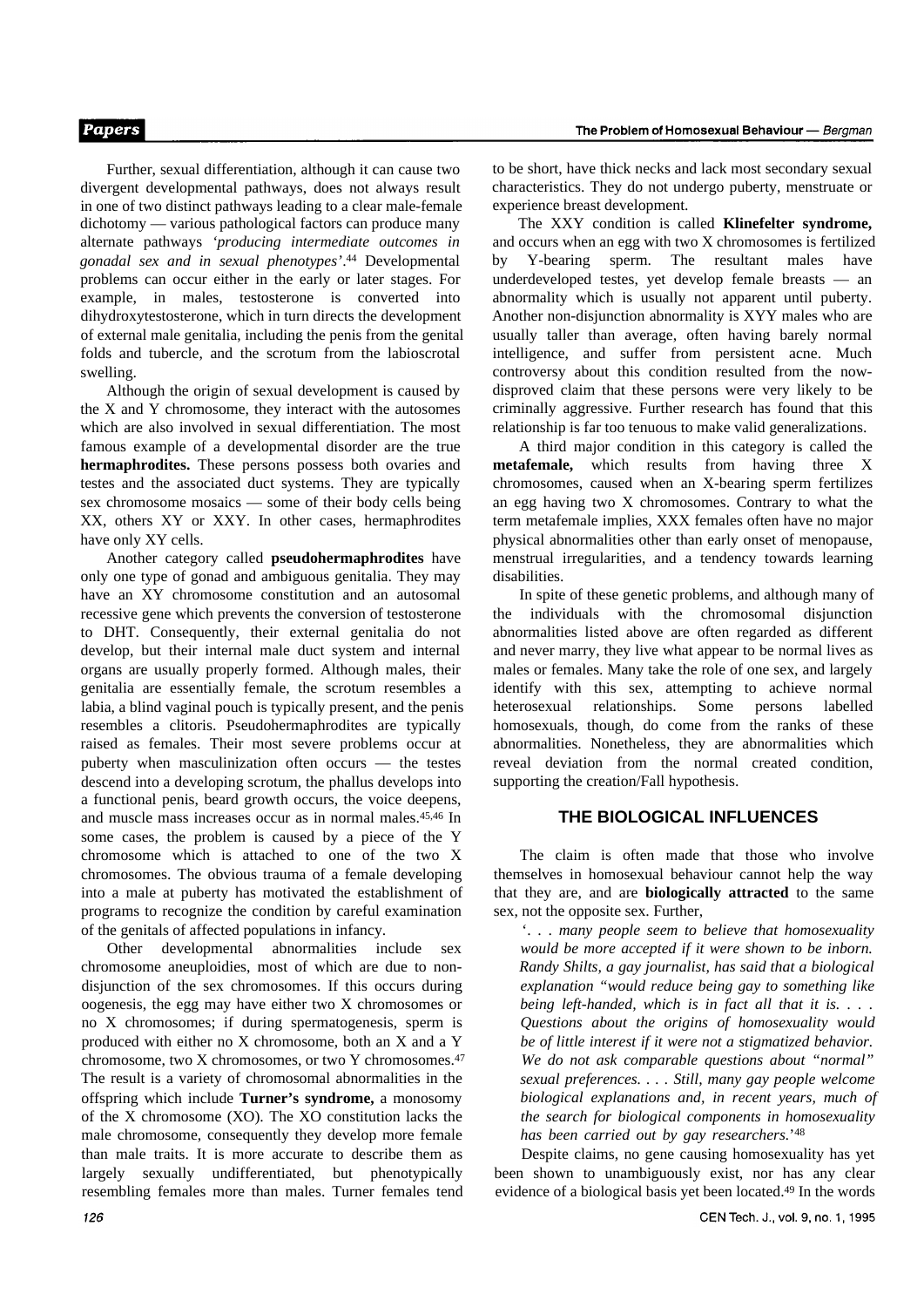#### of LeVay

*'Although efforts have been made to establish the biological basis of sexual orientation, for example, by the application of cytogenetic, endocrinological, or neuroanatomical methods, these efforts have largely failed to establish any consistent differences between homosexual and heterosexual individuals.*' 50

Of the many scores of studies that have searched for biological factors which could cause homosexuality, the only ones so far located that indicate a possible biological cause are abnormal hypothalamus development and hormonal imbalance.51-55

Research by Simon LeVay, a neuroscientist at the Salk Institute for Biological Studies in San Diego, found that the area in the hypothalamus which influences sexuality, the interstitial nuclei of the anterior hypothalamus (INAH), was more than twice as large in heterosexual as in homosexual men — and these brain cells were completely absent in one of the gay males. The volume of this area in the gay men in his sample was very similar to the heterosexual women in his study. In short, this study concluded the INAH of gay men were closer in structure and size to those of women than heterosexual men. The results were obtained by analysing brain tissue from 41 cadavers, specifically 16 presumed heterosexual males, six presumed heterosexual females, and 19 presumed homosexual males. LeVay ruled out disease which occurred in later life as a confounding factor, a concern because many of the men in his sample died of AIDS. Further, the results are still tenuous, because measuring this brain structure is extremely difficult (the areas scrutinized were smaller than snowflakes) and its function is not entirely clear, nor are the techniques used to determine the viability of his methods — some researchers use volume as LeVay did, others use the number of neurons.

Indications that this part of the hypothalamus influences heterosexuality also come from experiments on male primates which found those with certain hypothalamus lesions lost interest in females, even though their sex drives remained normal. Thus, while biological pathology may help explain some homosexual behaviour, it is by no means clear that it alone completely explains homosexuality. Hypothalamus deficiencies may influence homosexual behaviour, but homosexual behaviour could also cause hypothalamus changes, a relationship which needs to be determined before any firm conclusions on causality can be made.56 Clearly, neurons change in response to mental activity, but whether this occurs in this situation is not yet known. Further, a third factor may influence both homosexual behaviour and the neuron differences observed. One hypothesis is that exposures to abnormal levels of testosterone in utero may explain much or all of the hypothalamus differences observed.

The research by LeVay is a pioneering study which at best indicates that further research is needed. Unfortunately, the mass media often reported this study as if it has proved beyond a doubt that homosexuality is biologically determined.57 LeVay, who accepts the gay label, has expressed definite motivations in doing his research. If LeVay's research is valid, it indicates that homosexuality is caused by a biological pathology, since he found that the INAH 2 and 3 (the preoptic nuclei) was much **smaller** in homosexual compared to normal heterosexual males, indicating it is caused by disease, hormone imbalance or some other abnormality. If it is caused by pathological conditions, it is not normal.

A biological pathology theory that relates to developmental influences may explain the abnormal INAH 2 and 3, and supports the conclusion that homosexuality could be biological in some cases. Research points in the direction that this pathology relates to:

'. . . *the concentration of the hormone testosterone in the bloodstream of the developing fetus influences the sexual orientation and sex-typical behavior of the resulting adult. This hormone is produced mainly by Leydig cells which differentiate in the testes of the male embryos. In addition to testes in males, any fetus has two other sources of testosterone, its adrenal gland and the adrenal gland of its mother. In the brain, testosterone is metabolized to another hormone, estradiol, which during the fourth and fifth months of gestation stimulates the proliferation of nerve cells in the preoptic nucleus of the hypothalamus. As a result of this precisely timed estradiol exposure, there are twice as many nerve cell bodies in the preoptic nuclei* [the INAH 2 and 3] *of typical men compared to typical women. By a means yet to be discovered, individuals with these enlarged preoptic areas, including most men, tend to prefer women sex partners.*

*Thus, sexual orientation somehow derives from the prenatal concentration of testosterone* — *lowering it in a fetal male affects his preoptic nucleus and later, when he matures, his sexual orientation. In a similar fashion, a little later in prenatal development, estradiol affects at least two other areas of the hypothalamus: the anterior nucleus, which organizes sex-typical behavior, and the ventromedial nucleus, which is blocked by the higher levels of estradiol in typical males but at lower levels (e.g., in typical females or some male homosexuals) organizes the timing of the "ovulatory" cycle. At least in these three areas of the hypothalamus the brains of typical men and typical women are different.*' 58

Ellis and Ames concluded from a study of 283 women that sexual orientation of human offspring *'may be altered by severe maternal stress during pregnancy*'.59 Dorner also found that stress during pregnancy was a major factor present in the mothers of homosexuals, but far less so in mothers of heterosexuals.<sup>60</sup> Another study by Hamer and his colleagues found a region near the tip of the long arm of the Xchromosome known as Xq28 which they speculated may contain a genetic influence affecting homosexuality. The gene itself *'has not yet been isolated',* and represents *'less than 0.2 percent of the total human genome'* or about several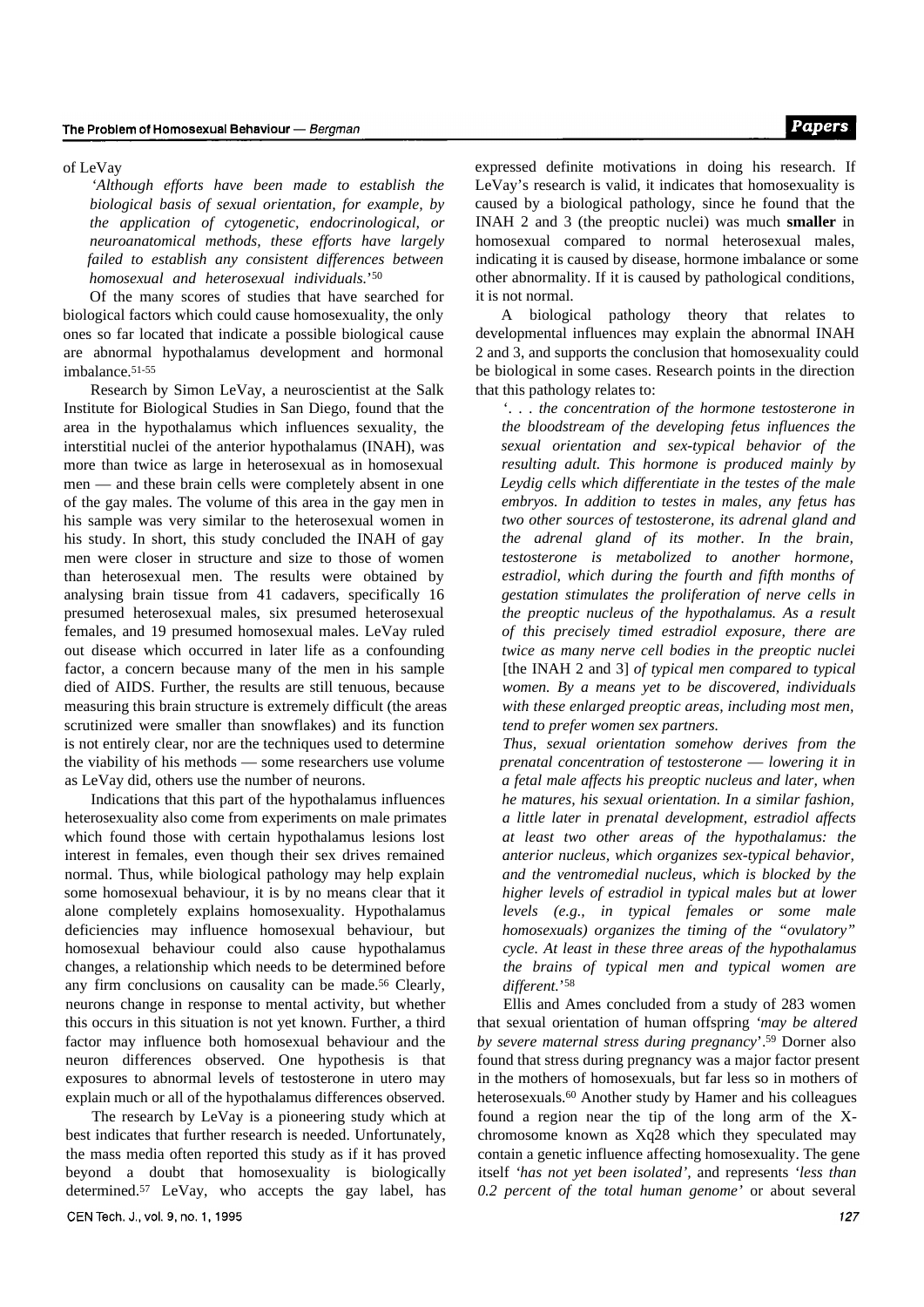## **Papers**

hundred genes.<sup>61</sup> This finding is far more problematic than the above biological factors because:

*'Thirty-three of 40 pairs of gay brothers the researchers studied inherited the same version of this chromosome region — significantly more than the 20 pairs (half) expected by chance . . .* [but the researchers] *warned against making too much of their results, however. "We have never thought that finding a genetic link makes sexual orientation a simple genetic trait like eye colour. It's much more complex than that." . . . Seven of the original 40 pairs of brothers did not share the same version of this critical region, for example. And other studies have shown that even the identical twin of a gay man has only a 50 per cent chance of being gay himself. So Hamer's gene, whatever it turns out to be, is neither necessary nor sufficient to determine homosexual orientation.*' 62

In a summary of the biological research, Byne concluded *'what evidence exists thus far of innate biological traits underlying homosexuality is flawed'.*63 Even if a biological factor exists for some persons, it is another question altogether as to whether homosexual behaviour is desirable or even acceptable. Change is admittedly difficult, but the level of success in treating other sexual disorders such as pedophilia is also extremely low. The latter individuals also claim that they have strong attractions for young children, and have minimal or no attraction to adults of the opposite sex. Some indications also exist that pedophilia may be biologically influenced. This alone would not argue that laws against pedophilia behaviour should be rescinded, or that this behaviour is a normal, acceptable sexual preference. If it were shown that many behaviours now classified as abnormal, including sadomasochism, various fetishes, coprophilia, necrophilia, etc., are likewise influenced by biological factors, this may help us to understand persons who indulge in these practices, but it would likely carry little weight in convincing society to embrace these behavioural forms as normal or desirable.

In the cases where homosexual behaviour is precipitated by developmental abnormalities, the focus should be on understanding the abnormality and developing ways of, ideally, treating or preventing it. The homosexual movement vigorously opposes this response, producing the almost unparalleled situation in which, assuming the biological factors are confirmed, a clear pathology or abnormality is defended as desirable, and efforts to correct this resisted. Woolpy concluded the appropriate approach is to identify the factors which may precipitate homosexual behaviour, and

*'Obstetricians could prescribe more extreme safeguards against stress during pregnancy. Legislators could criminalize the use of all drugs with testosterone effects (including alcohol) during pregnancy. Biotechnologists could search for ways to stabilize testosterone levels during pregnancy. Religious traditionalists could acknowledge the physiological predisposition of homosexuals and still recommend celibacy.*' 64

#### **PSYCHOLOGICAL/SOCIOLOGICAL FACTORS**

An enormous amount of research has been completed on the influence on homosexuality of such factors as passive fathers, domineering mothers, marital relationship abnormalities, closeness and similarity of siblings, relationships with peers, adolescent sexual experiences, feminine interests in males and masculine interests in females while growing up, and numerous other factors. So far, a consistent pattern has not been determined. Likely numerous factors exist which influence homosexual development, any one of which is often not critical. Suffice to say that all of the factors that have been proposed and have been to some degree documented as influential are regarded in Western society as pathological, that is, a domineering, overbearing mother and a weak, passive, ineffective father. Regardless of the validity of these studies, they all point to pathology in interpersonal relationships as an important or influencing factor in the development of homosexual behavioural tendencies. No one has noted that loving siblings and parental relationships in which the power is equitably shared causes homosexuality, although some have noted that this environment will not necessarily preclude a child from developing homosexual tendencies. This again supports the creationists' interpretation of homosexuality, that is, that it is a result of pathological factors or behaviour styles that are generally regarded as abnormal or definitely far from ideal.

#### **DISEASE AND HOMOSEXUALITY**

A major problem relative to homosexuality is that many venereal and other diseases are far more a problem with homosexual behaviour than heterosexual. For nonpromiscuous couples who take proper cleanliness measures, the transmission of disease among heterosexuals is extremely rare, and then usually almost always due to lack of hygiene. During homosexual behaviour, sperm can penetrate the partner's colon wall. When inside the body, the sperm adversely effects the immune system, resulting in the person being more vulnerable to disease. This is especially a problem, in that homosexual practices commonly transmit many diseases which are uncommon among heterosexuals. For example, homosexuals as a group are far more apt to have rare bowel diseases, which are generally lumped together under the designation 'gay bowel syndrome'. One study indicated that one half of homosexuals eventually contract the colon disease **parasitic amoebiasis,** while rectal gonorrhea and infectious hepatitis A are far higher among the homosexual population. Fox, in response to this concern, noted:

*'First, the colon and rectum are made for the elimination of fecal matter and not for sexual experience. Fecal matter is eliminated because it is indigestible and contains disease-causing materials. With sexual penetration, the rectal muscles are often torn or over-expanded, and the fragile lining of the*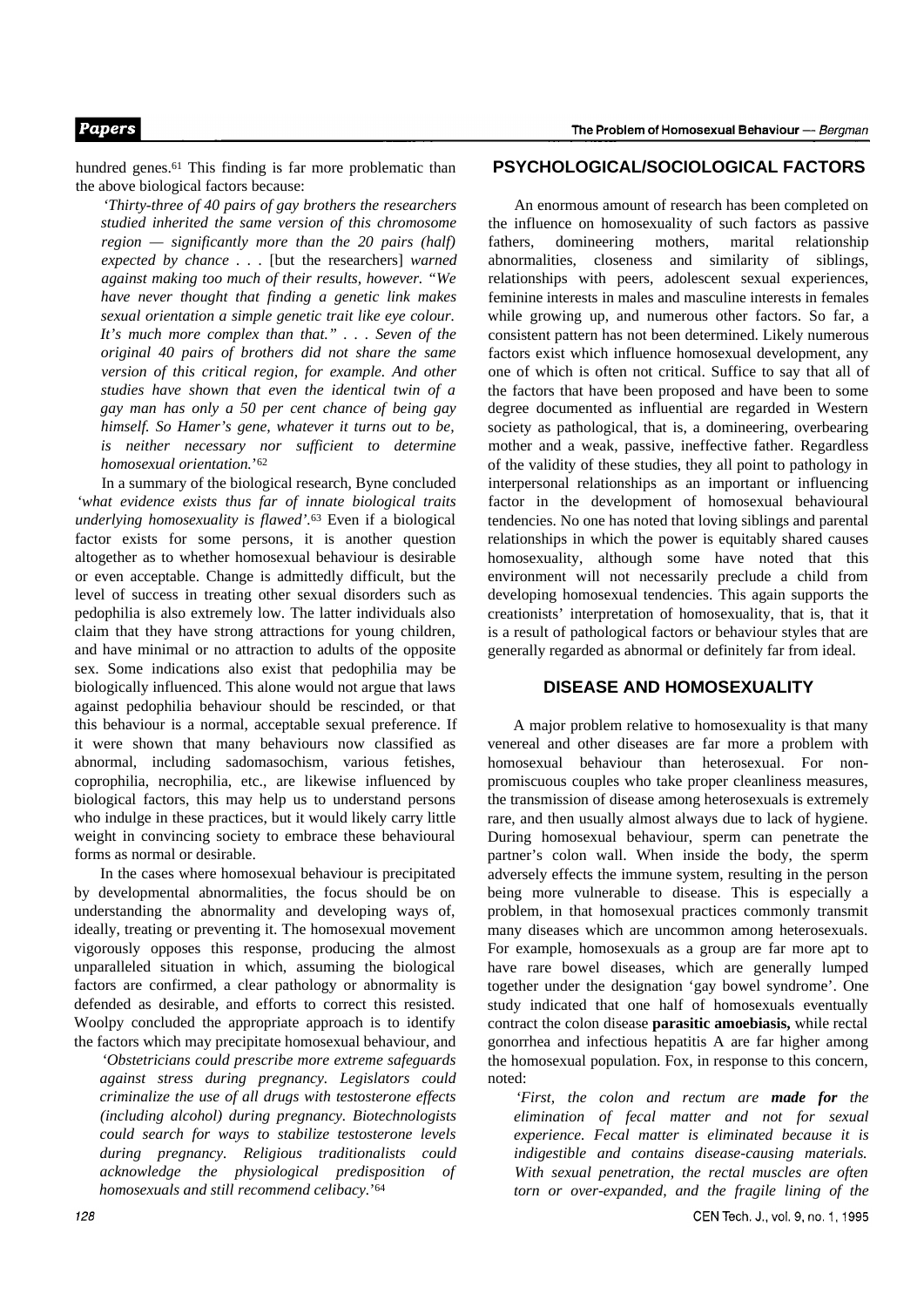*colon is almost always torn. The tearing of the colon allows fecal matter to penetrate into the body, bringing with it infectious disease.*' 65

Many homosexuals frequent medical doctors who specialize in treating homosexuals in order to best deal with their special health concerns. While these doctors may not advertise themselves as such in the telephone book, the homosexual social network as well as the homosexual press is a common source patients use to contact these specialized physicians. Estimates of their infectious disease rate is about ten times higher than that of the general population — not only venereal diseases, but also hepatitis B and others. Other common diseases include **urethritis, viral herpes, pediculosis infestation** and others.66 Of course, it is not only the type of behaviour that they indulge in which puts them at a much higher risk, but also their high level of promiscuity — one survey indicated that homosexual males have an average of over 50 sexual partners in their lifetime.<sup>67</sup> Another study found that 28% had more than 1,000 partners, 15% had 500 to 1,000, 32% from 100 to 500, and only 25% had less than 100 partners in their lifetime. While surveys in this area vary, depending upon the sampling population, sample size and specific questions asked, all reveal that an enormous amount of promiscuity is a normal part of the gay lifestyle. The writer's personal interviews, although a small sample, nonetheless provide good reason to believe that these survey results are reasonably accurate. The level of the problem can be debated, but there is no question that the problem is serious, with AIDS being the most publicized example.

#### **SUMMARY**

Homosexuality involves a wide range of behaviour with complex causes, including biological, social, environmental, psychological and moral. Whether a person adopts a homosexual lifestyle depends on the total interaction of these factors. The major cause could be hormonal in one person, social in another and moral in yet others. The concatenation of factors is so important that, as one summary of this issue noted, even when

'. . . *some researcher finds the gene in question and a prenatal genetic test for the gene becomes possible, such a test will offer little more than a hint about the future sexual orientation of the fetus. "There will never be a test that will say for certain whether a child will be gay. We know that for certain*" . . . ' 68

The extant empirical research supports the creationists' hypothesis, concluding that homosexuality is due either to environmental, social or physiological pathology. The research which indicates biological factors are involved in homosexuality does not conclude that biology is destiny, only that certain abnormal factors, both genetic and environmental, influence the development of the eventual sexual response. That these are abnormal supports the conclusion that the Creator designed a sexual response which fulfils the goal to

reproduce, multiply and bond, and that other sexual responses are not designed, but are the result of pathological factors. In order to respond appropriately to homosexual behaviour, the causes must be understood. The response to this behaviour would then vary according to the factors involved. An understanding of this would help deal with both the environmental and biological pathology factors. Awareness of the environmental factors would influence child-rearing practices and social policy, and awareness of the biological factors would influence development of pharmacological or medical treatments, as well as a more compassionate understanding of the factors involved.

#### **REFERENCES**

- 1. Morris, H. M., 1989. **The Long War Against God: The History and Impact of the Creation/Evolution Conflict**, Baker Book House, Grand Rapids, Michigan, p. 136.
- 2. Siker, J., 1994. How to decide? Homosexual Christians, the Bible, and Gentile inclusion. **Theology Today, 51**(2):219–234.
- 3. Ellis, L. and Ames, A., 1987. Neurohormonal functioning and sexual orientation: a theory of homosexuality. **Psychological Bulletin, 10**(2):233– 258 (p. 233).
- 4. Smit, J., 1987. In the beginning; homosexuality and evolution. **International Northwest Guide Magazine, 19**:6–8 (p. 6).
- 5. Symons, D., 1979. **The Evolution of Human Sexuality**, Oxford University Press, New York, p. 60.
- 6. Wilson, E. O., 1975. **Sociobiology: The New Synthesis**, Harvard University Press, Cambridge, Massachusetts, p. 281.
- 7. Hatterer, L., 1970. **Changing Homosexuality in the Male**, McGraw-Hill Book Company, New York.
- 8. Bell, A. P., Weinberg, M. S. and Hammersmith, S. K., 1981. **Sexual Preference: Its Development in Men and Women**, Indiana University Press, Bloomington, Indiana.
- 9. Bergman, J., 1981. The genetic basis of homosexuality. **Journal of the American Scientific Affiliation**, September, pp. 153–157.
- 10. Acosta, F. X., 1975. Etiology and treatment of homosexuality: a review. **Archives of Sexual Behaviour, 4**(1).
- 11. Katachadourian, H. and Lunde, D. T., 1972. **Fundamentals of Human Sexuality**, Holt, Rinehart and Winston, New York.
- 12. Young, W. C., 1961. The hormones and mating behavior. *In*: **Sex and Internal Secretions**, W. C. Young (ed), Williams and Wilkins Company, Baltimore, Maryland, pp. 1173–1239.
- 13. Bergman, J., 1982. The influence of pornography on sexual development: three case histories. **Family Therapy, IX**(3).
- 14. Buss, A., 1966. **Psychopathology**, John Wiley and Sons, New York.
- 15. Holmes, B., 1994. Gay gene test 'inaccurate and immoral'. **New Scientist, 141** (1915):9.
- 16. Bergman, J., 1979. Picture fetishes. **Ms Magazine**, March, p. 8.
- 17. Socarides, C., 1978. **Homosexuality**, Jason Aronson, New York.
- 18. Margulis, L. and Sagan, D., 1986. **Origins of Sex: Three Billion Years of Genetic Recombination**, Yale University Press, New Haven and London.
- 19. Wilson, E. O., 1978. **On Human Nature**, Harvard University Press, Cambridge, Massachusetts, p. 142.
- 20. Darwin, C., 1859. **The Origin of Species by Means of Natural Selection**, reprinted by Random House, New York.
- 21. Darwin, C., 1871. **The Descent of Man and Selection in Relation to Sex**, reprinted by Random House, New York.
- 22. Fox, R., 1980. **The Red Lamp of Incest**, E. P. Dutton, New York, p. x.
- 23. Smit, Ref. 4, p. 6.
- 24. Gould, S. J., 1989. **Wonderful Life: The Burgess Shale and the Nature of History**, W. W. Norton Company, New York.
- 25. Wilson, Ref. 19, p. 143.
- 26. Wilson, Ref. 19, p. 144–145.
- 27. Ruse, M., 1981. Are there gay genes? Sociobiology and homosexuality.